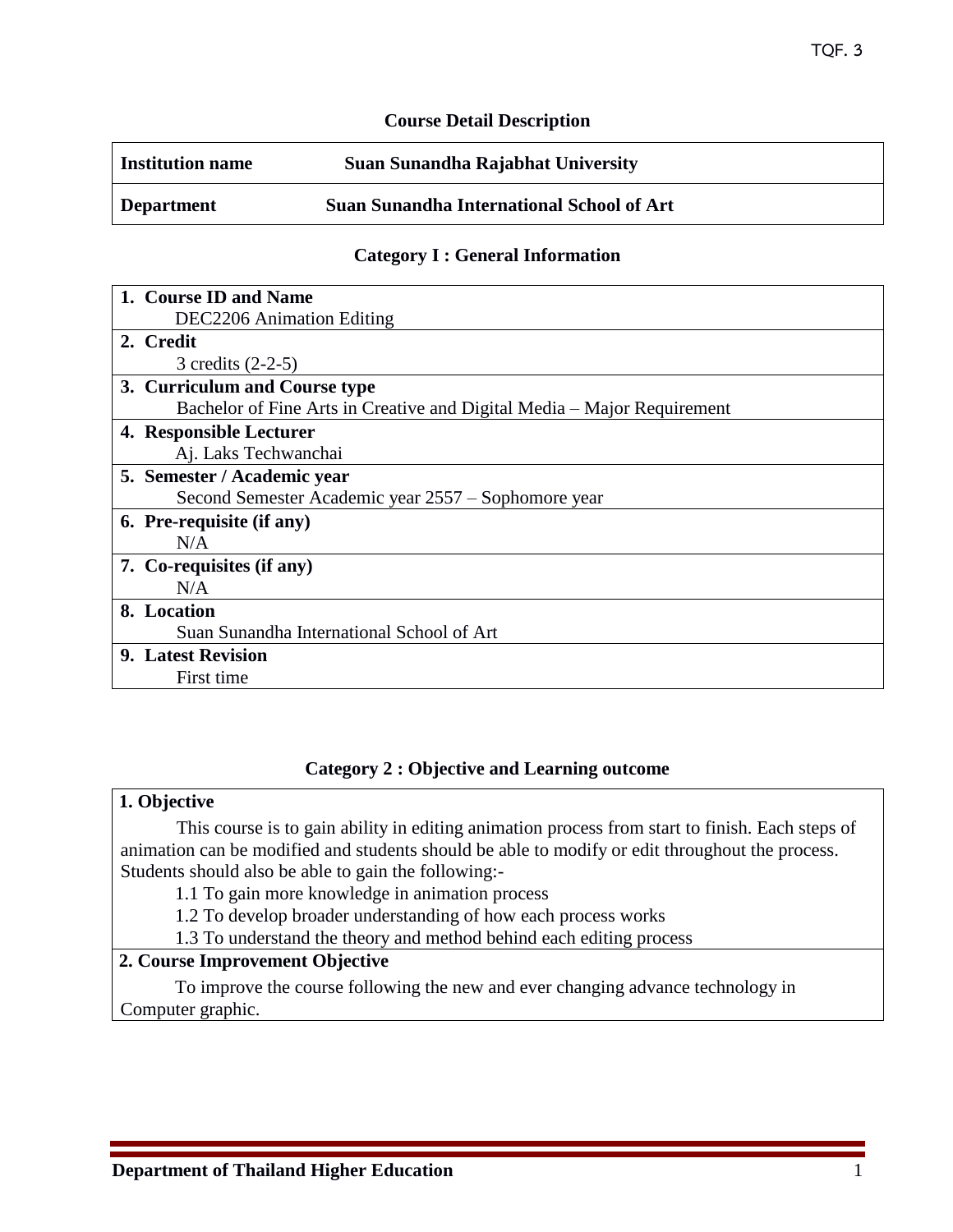# **Category 3 : Operational**

| 1. Course Description                                                                                                                                                                                                                                                                             |                             |                                   |
|---------------------------------------------------------------------------------------------------------------------------------------------------------------------------------------------------------------------------------------------------------------------------------------------------|-----------------------------|-----------------------------------|
| Concepts and principles<br>of television camera and<br>video technology used to<br>record and analyze the<br>mechanical control<br>system of the machine<br>tape; video disc<br>measuring tools and<br>measurement techniques.<br>Image sequence using<br>Adobe premiere.<br>2. Hour per semester |                             |                                   |
| Lecture                                                                                                                                                                                                                                                                                           | Additional                  | Practice-<br>Fieldtrip-Internship |
| 60 hours                                                                                                                                                                                                                                                                                          | Up to students and holidays | 60 hours                          |
| 3. Individual Advising Hour                                                                                                                                                                                                                                                                       |                             |                                   |
| Through Online Medium                                                                                                                                                                                                                                                                             |                             |                                   |
| such as Facebook, Line or eMail.                                                                                                                                                                                                                                                                  |                             |                                   |

## **Category 4 : Learning Outcomes**

# **1. Moral and Ethic**

## **Moral and Ethic that need to develop**

- 1.1 Realize in moral and ethical issue in animation
- 1.2 Discipline Punctual and Responsible for corporate and social

## **Teaching Methods**

- **-** Lecture and give some example of unethical behavior related to violation of copyright software and encourage/support using Open Source Software or Freeware
- **-** Group discussion
- **-** Role-play

# **Evaluation Methods**

- **-** Attendance and punctual handing in assignments
- **-** Correct citation and reference in paperwork
- **-** Appropriately choose program in solving problems
- **-** Evaluate case study and report

## **2. Knowledge**

## **Knowledge gain**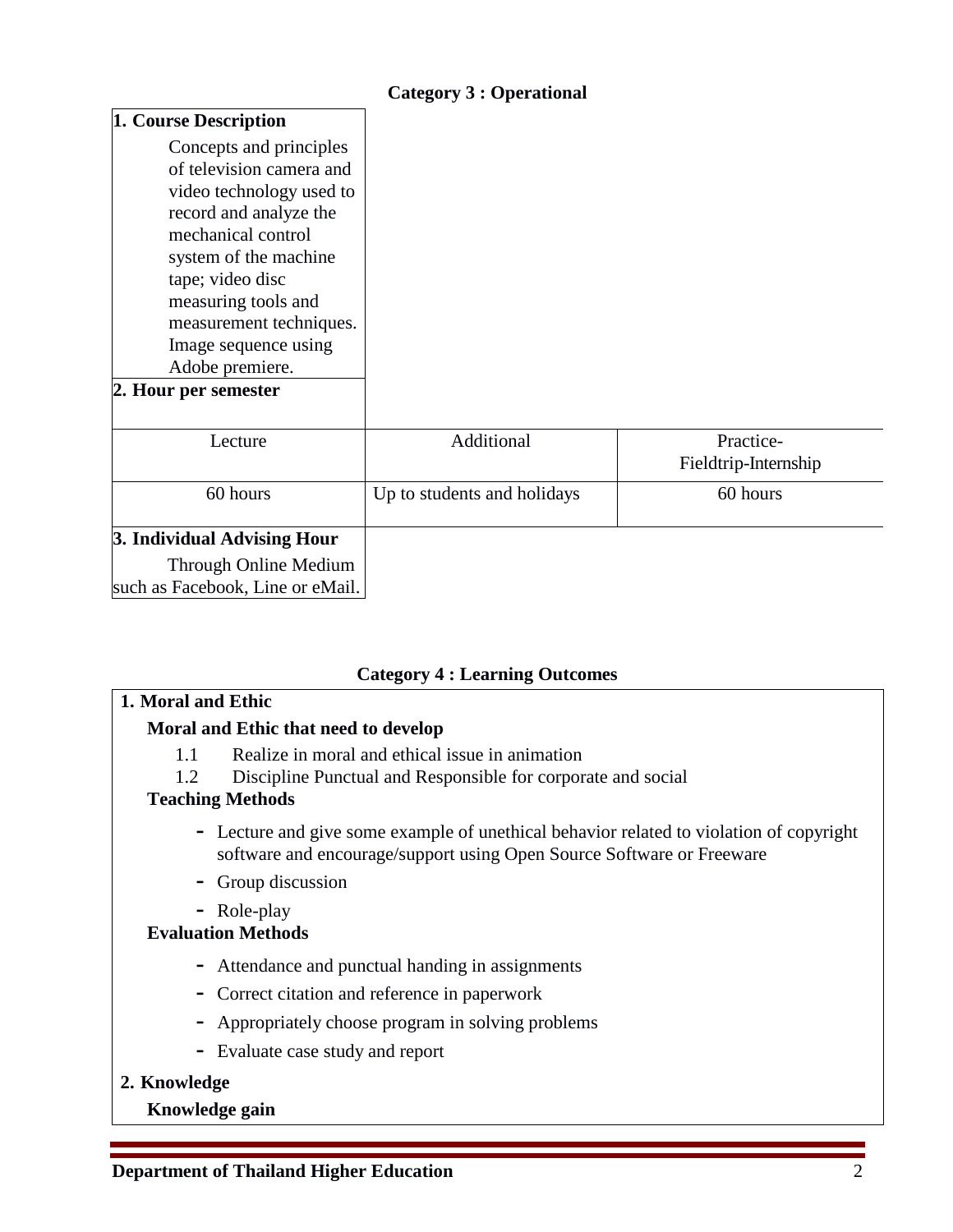- 2.1 Understand each theory that related to the animation editing
- 2.2 Be able to analyze, understand and explain animation process problems including apply skill and knowledge in solving problems
- 2.3 Analyze, modify and redesign animation process

# **Teaching Methods**

Lecture, Learning-by-doing, Project-based Learning, Problem-based Learning, Group discussion, Research

# **Evaluation Methods**

- **-** Project work, Oral Examination
- **-** Present information from research
- **-** Analyze problem using knowledge gain in research

## **3. Wisdom**

## **Wisdom Development**

3.1 System thinking

3.2 Apply knowledge and skill in problem solving appropriately

## **Teaching Methods**

Project-based Learning and Problem-based Learning

### **Evaluation Methods**

Project Oral Presentation and Project/Problem Report

## **4. Interpersonal and Responsibility**

# **Interpersonal and Responsibility Development**

4.1 Continuity in professional learning

## **Teaching Methods**

- Problem solving in professional case study
- **-** Group and individual study

## **Evaluation Methods**

- **-** Peer review and evaluation
- **-** Behavior Observation
- **5. Mathematical Analysis, Communication and Technology Mathematical Analysis, Communication and Technology Development**

5.1 Using appropriate software in solving particular problem

## **Teaching Methods**

**-** Group and individual assignments in solving particular problem in animation editing process

## **Evaluation Methods**

- **-** Present the idea of problem solving method
- **-** Collaborate in problem solving process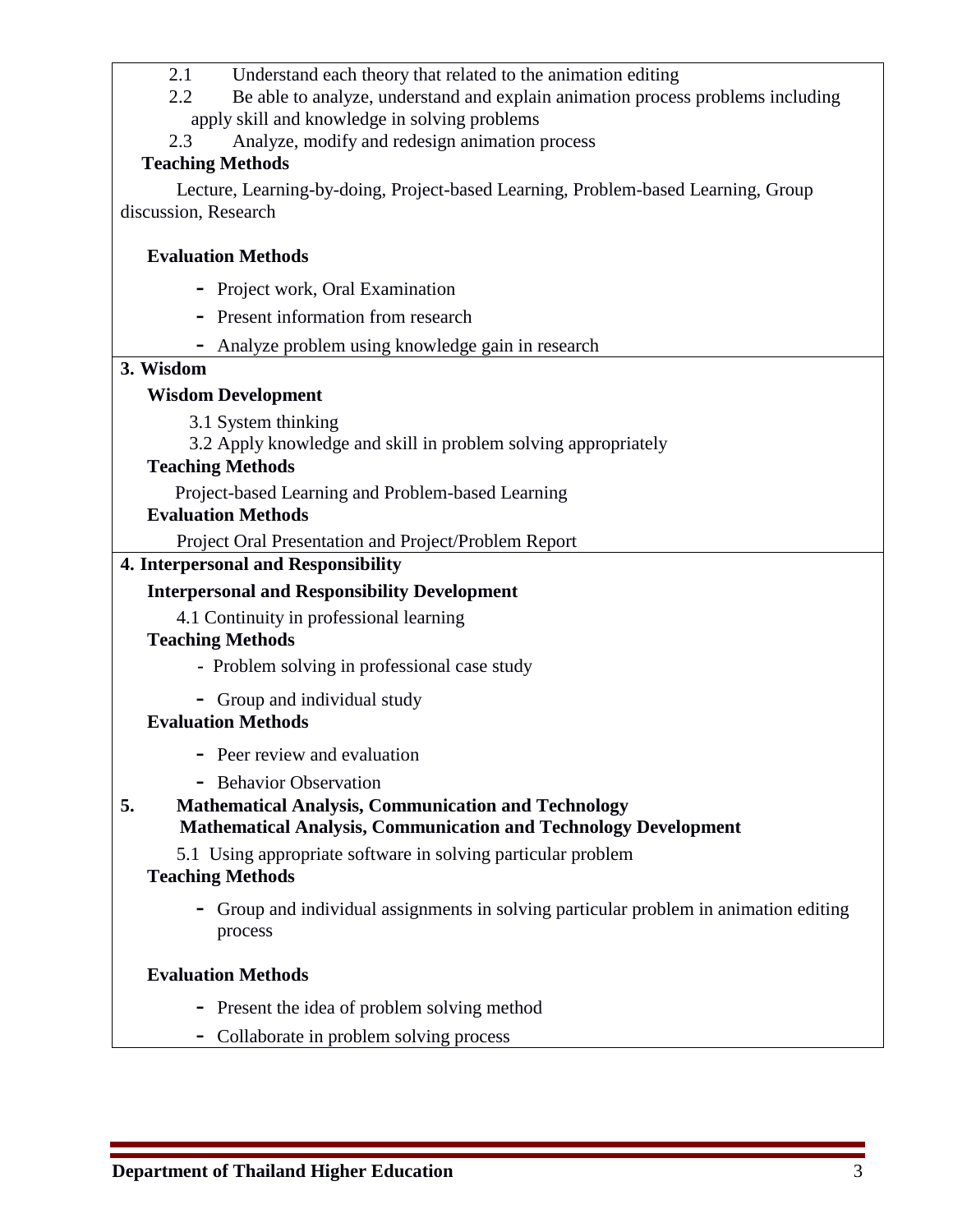| 1. Lesson Plan                         |                                                          |                |                                             |  |  |  |  |  |
|----------------------------------------|----------------------------------------------------------|----------------|---------------------------------------------|--|--|--|--|--|
| Week                                   | Topic/Detail                                             | Hour           | Activities/Media                            |  |  |  |  |  |
| 1/5/2015                               | Introduction to the course and rules                     | $\overline{4}$ | Lecture/Group Discussion                    |  |  |  |  |  |
| $\overline{2}$<br>1/12/2015            | <b>Story-Storyboard Creation</b>                         |                | Group work assignment                       |  |  |  |  |  |
| 3<br><b>Story Editing</b><br>1/19/2015 |                                                          | $\overline{4}$ | Learning-by-doing                           |  |  |  |  |  |
| $\overline{4}$<br>1/26/2015            | Camera Moving/Angle                                      | $\overline{4}$ | Problem-based Learning                      |  |  |  |  |  |
| 5<br>2/2/2015                          | <b>Character Creation and Editing</b>                    | $\overline{4}$ | Learning-by-doing                           |  |  |  |  |  |
| 6<br>2/9/2015                          | <b>Storyboard Editing</b>                                |                | Learning-by-doing                           |  |  |  |  |  |
| 7<br>2/16/2015                         | <b>Animation Creation</b>                                |                | Learning-by-doing, Group work<br>assignment |  |  |  |  |  |
| 8<br>2/23/2015                         | <b>Animation Character Editing</b>                       | $\overline{4}$ | Problem-based Learning                      |  |  |  |  |  |
| 9<br>3/2/2015                          | Color and Light Editing                                  |                | Problem-based Learning                      |  |  |  |  |  |
| 10<br>3/9/2015                         | Post-Production: Sound and Effect -<br><b>Basic</b>      | $\overline{4}$ | Learning-by-doing, Group work<br>assignment |  |  |  |  |  |
| 11<br>3/16/2015                        | Sound and Simple Effect Editing                          |                | Problem-based Learning                      |  |  |  |  |  |
| 12<br>3/23/2015                        | <b>Trailer Cutting</b>                                   |                | Learning-by-doing, Group work<br>assignment |  |  |  |  |  |
| 13<br>3/30/2015                        | <b>Editing Project I</b>                                 | $\overline{4}$ | Project-based Learning                      |  |  |  |  |  |
| 14<br>4/6/2015                         | <b>Editing Project II</b>                                | $\overline{4}$ | Project-based Learning                      |  |  |  |  |  |
| 15<br>4/13/2015                        | Songkran Holiday                                         |                |                                             |  |  |  |  |  |
| 16<br>4/20/2015                        | Project Presentation : Trailer, Final<br>Movie/Animation | $\overline{4}$ | <b>Project Presentation</b>                 |  |  |  |  |  |
| 17<br>$5/6-$<br>8/2015                 | <b>Final Examination</b>                                 |                |                                             |  |  |  |  |  |
|                                        | Total                                                    | 60             |                                             |  |  |  |  |  |

# **Category 5 : Lesson Plan and Evaluation**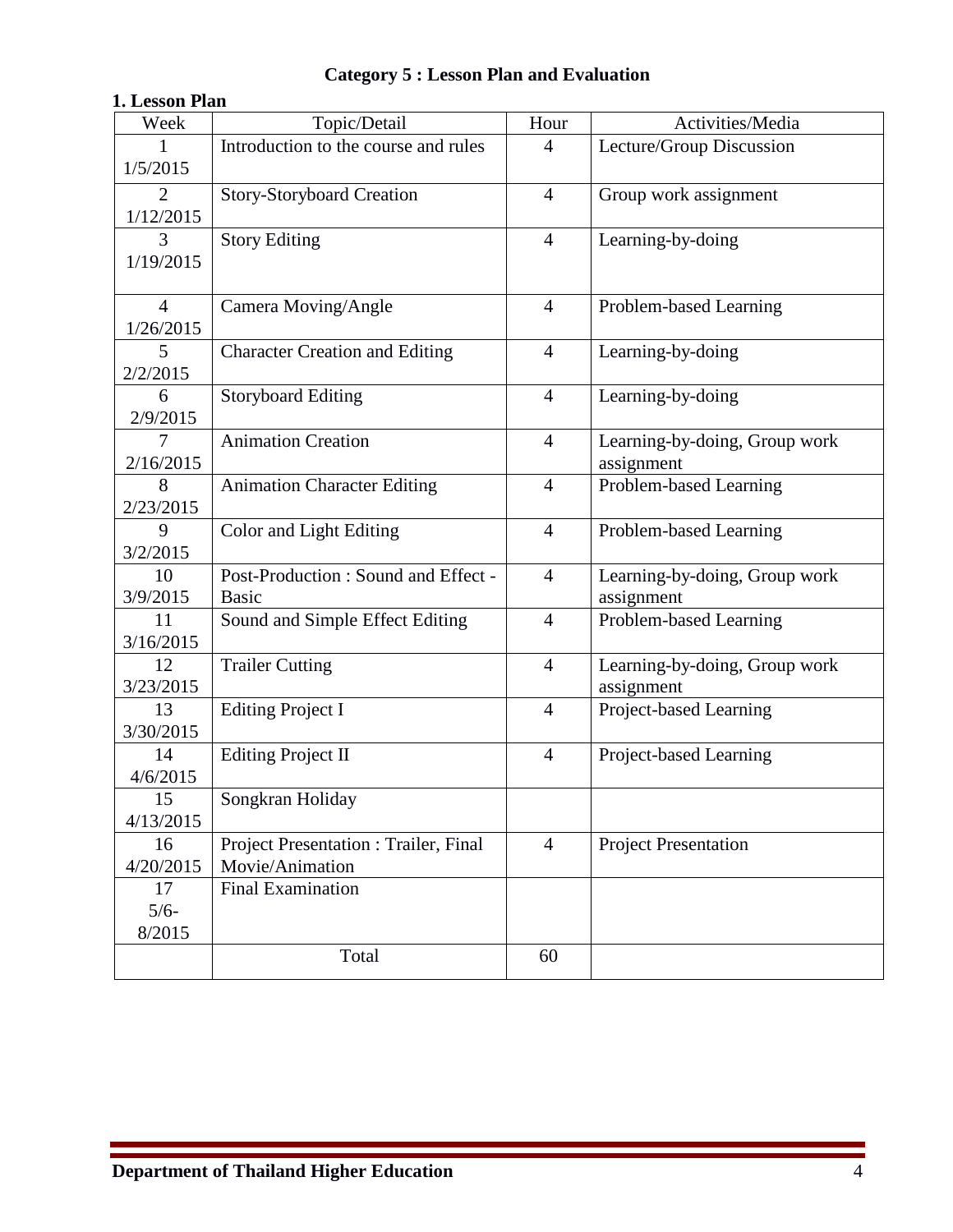### **2. Learning Evaluation**

| <b>Activity</b> | Outcome*                                            | <b>Evaluation Method</b>                          | Week                  | <b>Proportion</b> |
|-----------------|-----------------------------------------------------|---------------------------------------------------|-----------------------|-------------------|
|                 | 1.1, 1.2,<br>$2.1 - 2.3$ ,<br>3.1                   | Learning-by-doing                                 | 3,5,6,7,10,12         | 20%               |
| $\overline{2}$  | 1.1, 1.2,<br>$2.1 - 2.3$ ,<br>3.1, 3.2,<br>4.1, 5.1 | Project-based Learning,<br>Problem-based Learning | 4,8,9,11,<br>13,14,16 | 30%<br>20%        |
| 3               | 1.1, 1.2,<br>$2.1 - 2.3$ ,<br>3.1, 3.2,<br>4.1, 5.1 | Group work assignment,<br>Group discussion        | 2,7,10,12,            | 20%<br>10%        |

# **Category 6 : Learning Resources**

## **1.Main Resources**

Online Resources

#### **2.Significant Resources**

e-Library and Online Resource from any website

#### **3.Recommended Resources**

 $N/A$ 

## **Category 7 : Course Evaluation and Improvement**

#### **1. Student Evaluation Strategy**

Student evaluates the course throughout the learning period. The evaluation of the course will be done by students via university evaluation system. Internal audit of the course will be conducted using group discussion between student and Instructor and student observation.

## **2. Teaching Evaluation Strategy**

Observation of student behavior toward activities in class will be used to collect the feedback from students and group/individual discussion with student toward the course direction. Online medium will also be used to collect feedback from students.

## **3. Teaching Improvement**

Bring the feedback from the second item to improve the teaching method/strategy in the next course.

# **4. Student Learning Outcome Revision**

- **-** Examine the result from student's work and feedback both oral and written feedback
- **-** Listening to how students present their idea and theory use in their work